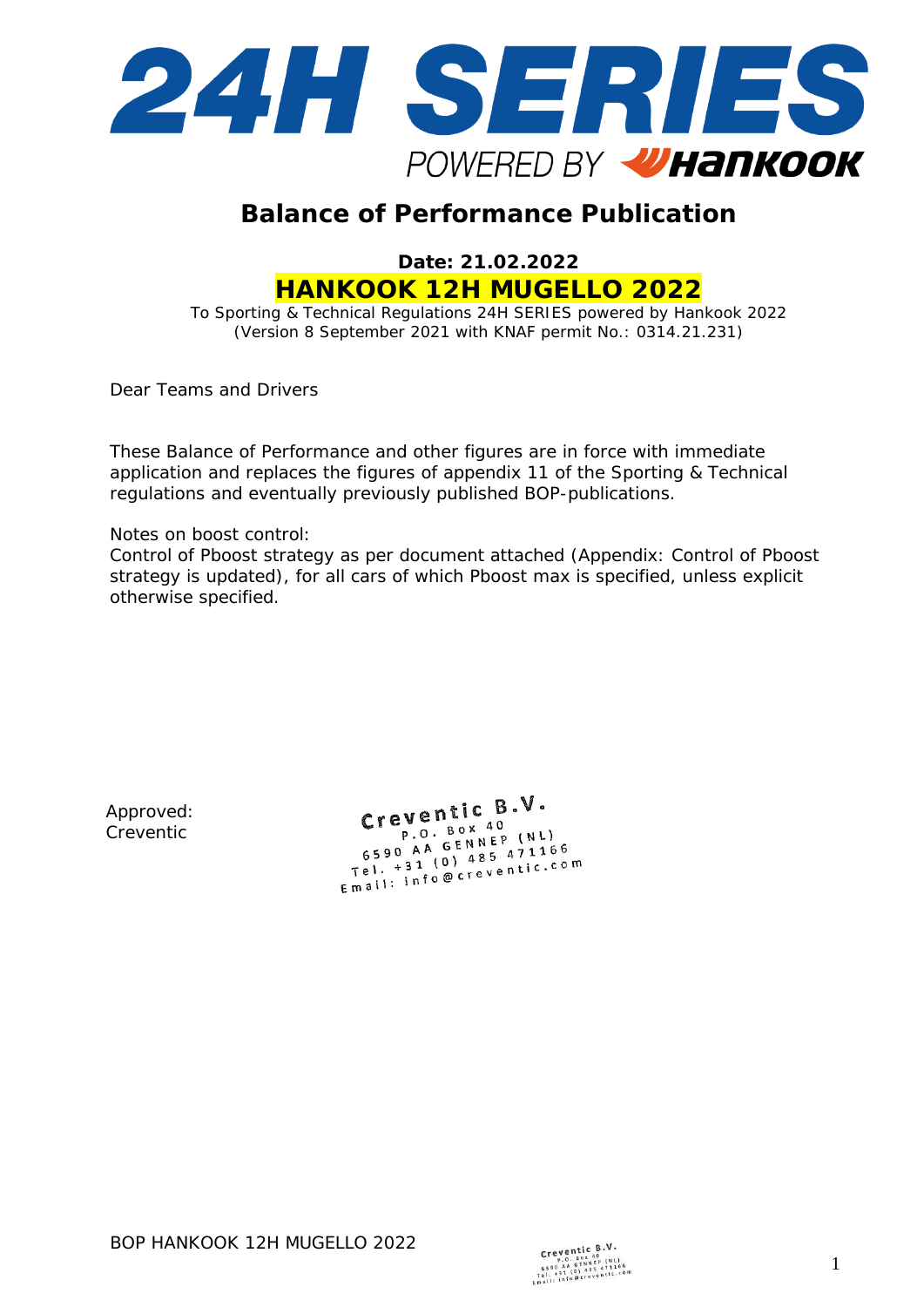

### **For all Classes except class 991 and class GT3**

SEMI-PRO-BOP

This "SEMI-PRO-BOP" refers to Series Bulletin 02/2021 Art. 8.3.2 Team Composition. This "SEMI-PRO-BOP" is applicable for a team with drivers-line up with ONLY SEMI-PRO drivers.

| <b>BOP</b>   | Balance of Performance* |                   |  |  |  |
|--------------|-------------------------|-------------------|--|--|--|
|              | Weight                  | <b>Refuelling</b> |  |  |  |
| SEMI-PRO-BOP | + 30 kg                 | $-/-$ 5 $\perp$   |  |  |  |

\* BOP adjusted (+/-) ballast weight and refuelling amount, referred to initial value specified in this BOP-publication)

# **Class TC: Touring Cars**

| <b>Brand &amp; Type</b>  | Cylinder<br>capacity | Turbo      | Minimum<br>Weight | Max<br>Refuelling<br>amount | <b>Remarks</b>                                                             |
|--------------------------|----------------------|------------|-------------------|-----------------------------|----------------------------------------------------------------------------|
| BMW M240i Racing Cup     | 3000 cc              | Twin Turbo | 1440 kg           | 85L @ Green<br>85L @ Code60 | According to BMW M240i Cup<br>regulations 2020<br>Car height minimum 100mm |
| <b>BMW E46 M3</b>        | 3200 cc              | <b>No</b>  | 1200 kg           | 120L                        |                                                                            |
| <b>BMW M2 CS (365HP)</b> | 3000 cc              | Twin Turbo | 1530 kg           | 85 L                        | No power stick (365HP)<br>Datalogger AIM Evo5<br>mandatory                 |

Your (TC) car not listed here? Please make an individual request t[o info@creventic.com](mailto:info@creventic.com)

## **Class TCX: Special Touring Cars**

| <b>Brand &amp; Type</b>                         | Cylinder<br>capacity | Turbo      | <b>Minimum</b><br>Weight | Max<br><b>Refuelling</b><br>amount | <b>Remarks</b>                                                                                                |
|-------------------------------------------------|----------------------|------------|--------------------------|------------------------------------|---------------------------------------------------------------------------------------------------------------|
| Ligier JS2 R                                    | 3700 cc              | <b>No</b>  | 1050 kg                  | 110L                               |                                                                                                               |
| Lotus Elise Cup PB-R                            | 1800 cc              | Turbo      | 800 kg                   | 100L @ Green<br>100L @ Code60      |                                                                                                               |
| Ginetta G55                                     | 3700 cc              | No         | 1100 kg                  | 110L                               |                                                                                                               |
| Porsche Cayman GT4<br>Club Sport (type 981)     | 3800 cc              | <b>No</b>  | 1325 kg                  | 110L                               |                                                                                                               |
| Porsche 718 Cayman<br>GT4 Club Sport (type 982) | 3800 cc              | <b>No</b>  | 1325 kg                  | 110L                               |                                                                                                               |
| BMW M240i Racing Cup                            | 3000 cc              | Twin Turbo | 1440 kg                  | 85L @ Green<br>85L @ Code60        | <b>Technical Regulations</b><br>according Class TCX                                                           |
| BMW M240i                                       | 3000 cc              | Twin Turbo | 1330 kg                  | 120L                               | Car ride height is free                                                                                       |
| <b>BMW M2 CS (450HP)</b>                        | 3000 cc              | Twin Turbo | 1530 kg                  | 85 L @ Green<br>85L @ Code60       | Black power stick<br>(450HP)                                                                                  |
| SEAT LEON (DSG)                                 | 2000 cc              | Turbo      | 1240 kg                  | 100L                               | Car ride height is free<br><b>ECU Software version:</b><br>5F6906259L                                         |
| Seat Leon Cup Racer V1 DSG                      | $2000 \text{ cc}$    | Turbo      | 1200 kg                  | 120L                               | Car ride height is free<br><b>ECU Software version:</b><br>5F6906259L 0001                                    |
| Lamera                                          | 2500 cc              | Turbo      | 1150 kg                  | 110L                               | Datalogger AIM Evo4<br>or Evo5 mandatory<br>Max Pboost: 1,8 bar<br>(400HP) Independent<br>of Ambient pressure |

Your (TCX) car not listed here? Please make an individual request t[o info@creventic.com](mailto:info@creventic.com)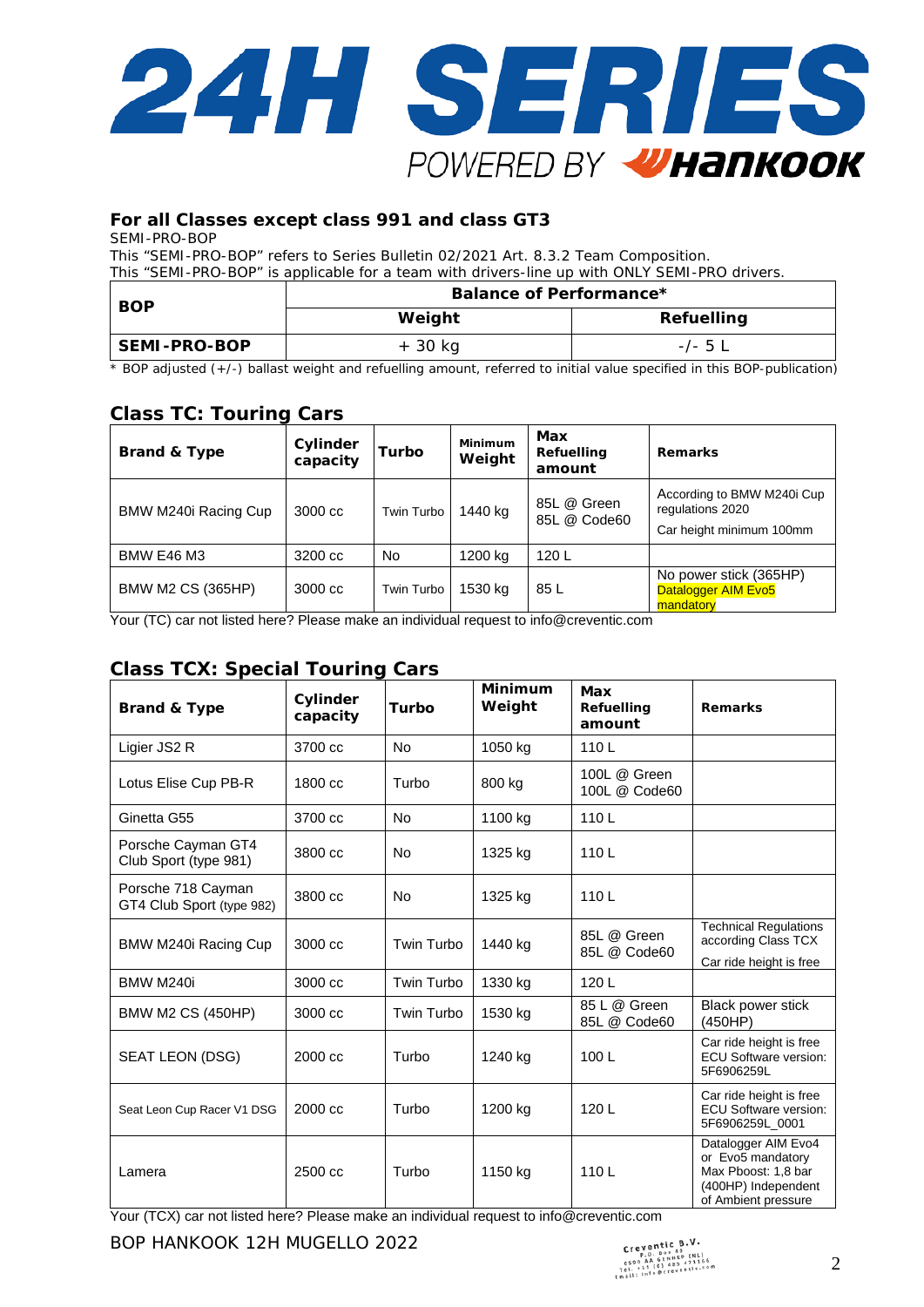## **Class TCR BOP and ECU-software version**

| <b>Brand &amp; Type</b>           | Minimum<br>Weight | Max<br>Refuel<br>amount | Ride<br>height   | <b>TCR</b><br><b>Technical</b><br>form | Power<br>level<br>$(*)$                              | <b>SW Name</b><br>ECU-software<br>version | <b>SW</b><br><b>I</b> dentification<br>(Checksum or ID) | Max Pboost*<br>&<br><b>Rev limiter</b> | Correct<br>(mbar/C) |  |  |
|-----------------------------------|-------------------|-------------------------|------------------|----------------------------------------|------------------------------------------------------|-------------------------------------------|---------------------------------------------------------|----------------------------------------|---------------------|--|--|
| ALFA ROMEO GIULIETTA RF TCR       | 1245 kg           | 100L                    | 70mm             | 22                                     |                                                      |                                           |                                                         |                                        |                     |  |  |
| AUDI RS3 LMS SEQ                  | 1245 kg           | 100L                    | 70mm             | 10                                     |                                                      |                                           |                                                         |                                        |                     |  |  |
| AUDI RS3 LMS DSG                  | 1250 kg           | 100L                    | 70mm             | $\boldsymbol{9}$                       |                                                      |                                           |                                                         |                                        |                     |  |  |
| <b>AUDI RS3 LMS TCR</b>           | 1250 kg           | 100L                    | 70mm             | 240                                    |                                                      |                                           |                                                         |                                        |                     |  |  |
| <b>CUPRA TCR SEQ</b>              | 1250 kg           | 100L                    | 70mm             | 35                                     |                                                      |                                           |                                                         |                                        |                     |  |  |
| <b>CUPRA TCR DSG</b>              | 1240 kg           | 100L                    | 70mm             | 43                                     |                                                      |                                           |                                                         |                                        |                     |  |  |
| <b>CUPRA Leon Competicion TCR</b> | 1250 kg           | 100L                    | 70mm             | 169                                    |                                                      |                                           |                                                         |                                        |                     |  |  |
| HONDA CIVIC FK7 TCR SEQ           | 1260 kg           | 100L                    | 70mm             | 33                                     |                                                      |                                           |                                                         |                                        |                     |  |  |
| HONDA CIVIC FK2 TCR SEQ           | 1240 kg           | 100L                    | 70mm             | 11                                     | <b>TCR ECU-software MUST be according</b>            |                                           |                                                         |                                        |                     |  |  |
| HYUNDAI i30 N TCR                 | 1270 kg           | 100L                    | 90mm             | 27                                     |                                                      |                                           |                                                         |                                        |                     |  |  |
| <b>HYUNDAI Veloster N TCR</b>     | 1275 kg           | 100L                    | 90mm             | 97                                     | TCR Technical Bulletin no. 14-2021 dated: 28.10.2021 |                                           |                                                         |                                        |                     |  |  |
| KIA CEE'D TCR                     | 1245 kg           | 100L                    | 70mm             | 24                                     |                                                      |                                           |                                                         |                                        |                     |  |  |
| Lynk&Co 03 TCR                    | 1275 kg           | 100L                    | 80mm             | 101                                    |                                                      |                                           |                                                         |                                        |                     |  |  |
| MG 6 XPOWER TCR                   | 1250 kg           | 100L                    | 70mm             | 139                                    |                                                      |                                           |                                                         |                                        |                     |  |  |
| OPEL ASTRA TCR                    | 1250 kg           | 100L                    | 70mm             | 5                                      |                                                      |                                           |                                                         |                                        |                     |  |  |
| PEUGEOT 308 TCR                   | 1230 kg           | 100L                    | 70mm             | 37                                     |                                                      |                                           |                                                         |                                        |                     |  |  |
| RENAULT MEGANE RS TCR             | 1240 kg           | 100L                    | 60 <sub>mm</sub> | 121                                    |                                                      |                                           |                                                         |                                        |                     |  |  |
| <b>SUBARU STI TCR</b>             | 1245 kg           | 100L                    | 70mm             | $\overline{7}$                         |                                                      |                                           |                                                         |                                        |                     |  |  |
| VOLKSWAGEN GOLF GTI TCR SEQ       | 1245 kg           | 100L                    | 60mm             | 14                                     |                                                      |                                           |                                                         |                                        |                     |  |  |
| VOLKSWAGEN GOLF GTI TCR DSG       | 1235 kg           | 100L                    | 60mm             | 12                                     |                                                      |                                           |                                                         |                                        |                     |  |  |

\*Boost pressure will be monitored according to: TCR Turbocharger Boost Monitoring Method, dated: 2021-03-29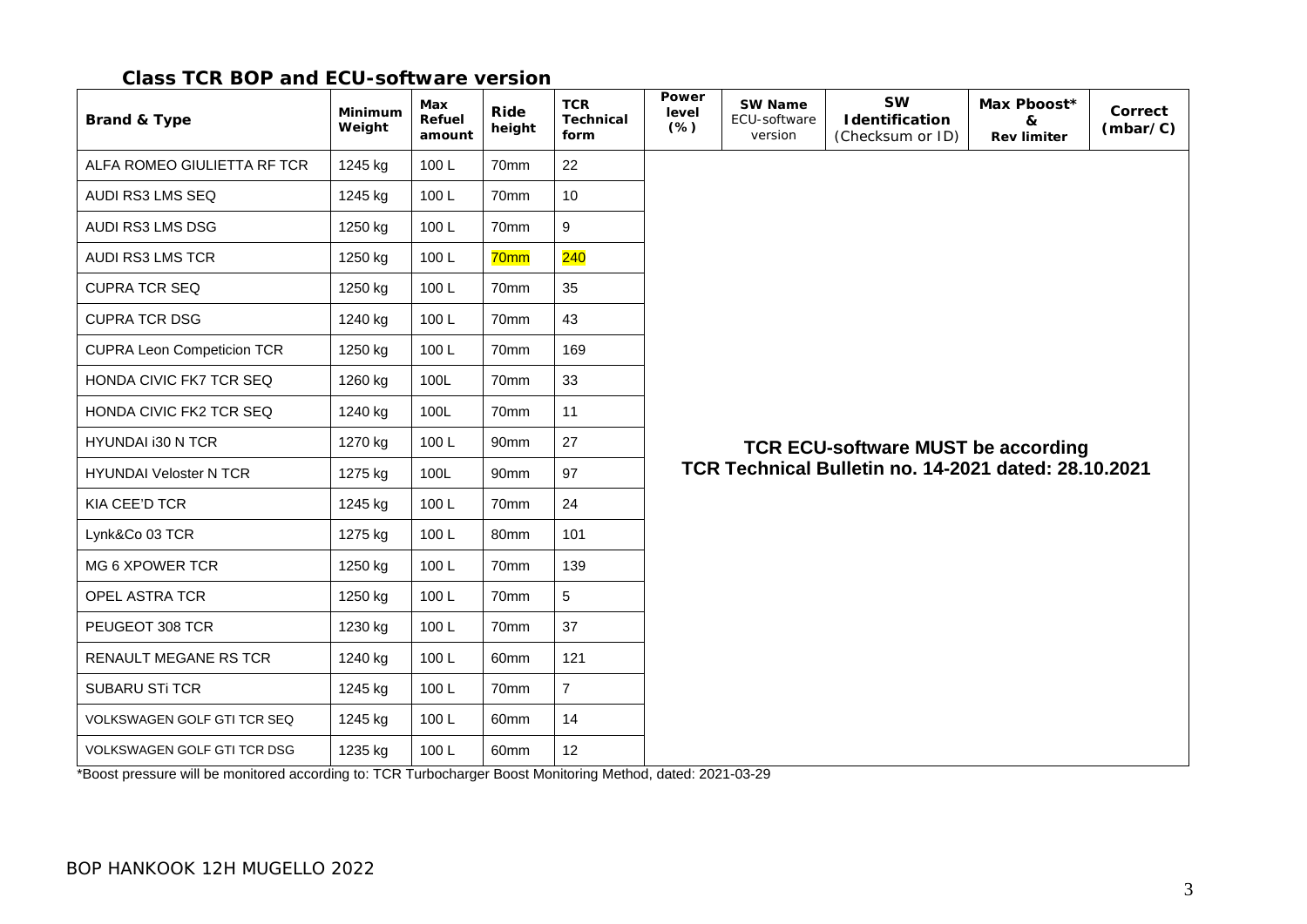

#### **Class GT4: GT4 Grand Touring Cars**

| <b>Brand &amp; Type</b>                     | Cylinder<br>capacity | <b>Minimum</b><br>Weight | <b>Max</b><br>Refuelling<br>amount | <b>Restrictor</b>                                                                      | Remarks *                                                                    |
|---------------------------------------------|----------------------|--------------------------|------------------------------------|----------------------------------------------------------------------------------------|------------------------------------------------------------------------------|
| ASTON MARTIN VANTAGE AMR<br>GT <sub>4</sub> | 4000cc/8cyl<br>Turbo | 1450 kg                  | 105L                               | <b>NA</b>                                                                              | Max Pboost bar<br><b>Acc. 2021 MAP 3</b><br>(ref. point<br>1864mbar@4500rpm) |
| <b>AUDI R8 LMS GT4</b>                      | 5200cc/10cyl         | 1470 kg                  | 110L                               | 2x44mm                                                                                 | <b>Restrictor thickness</b><br>5mm. Acc. Audi R8 GT4<br>restrictor drawing   |
| <b>BMW M4 GT4</b>                           | 3000cc/6cyl<br>Turbo | 1440 kg                  | 105L                               | USB Powerstick "GOLD"                                                                  | (Max Engine power: 460Hp)                                                    |
| CHEVROLET CAMARO GT4                        |                      | 1430 kg                  | 100L                               | 64mm                                                                                   | FIA-restrictor design<br>ECU BOP 2020                                        |
| <b>FORD MUSTANG GT4</b>                     | 5200cc/8cyl.         | 1500 kg                  | 110L                               | No restrictor                                                                          |                                                                              |
| <b>GINETTA G55 GT4</b>                      | 3700cc/6cyl          | 1100 kg                  | 95 L                               | 68mm                                                                                   | Restrictor: G55-E0398<br>FIA-restrictor design                               |
| GINETTA G56 GT4                             |                      | 1250kg                   | 95 L                               | 48mm                                                                                   |                                                                              |
| KTM X-BOW GT4                               | 2000cc/4cyl<br>Turbo | 1120 kg                  | 70 L                               | Max Pboost 2,0 bar<br>Max rpm 7000 rpm (at all gears)                                  |                                                                              |
| <b>MCLAREN 570S GT4</b>                     | 3800cc/8cyl<br>Turbo | 1440 kg                  | 110L                               | <b>ECU 2019 BOP</b>                                                                    |                                                                              |
| <b>MERCEDES AMG GT4</b>                     | 4000cc/8cyl<br>Turbo | 1470 kg                  | 100L                               | Max Pboost 1,69 bar (Power Level 5<br><b>MAP BOP 2020</b><br>(Max Engine power: 305kW) |                                                                              |
| PORSCHE CAYMAN GT4<br><b>CLUPSPORT MR</b>   | 3800cc/6cyl          | 1272 kg                  | 100L                               | <b>ECU 2018 BOP</b>                                                                    |                                                                              |
| PORSCHE 718 CAYMAN GT4 CS MR                | 3800cc/6cyl          | 1300 kg                  | 100L                               | <b>ECU 2021 BOP</b>                                                                    |                                                                              |

\* Specified Max Pboost pressure are absolute pressure at ambient of 1010mbar.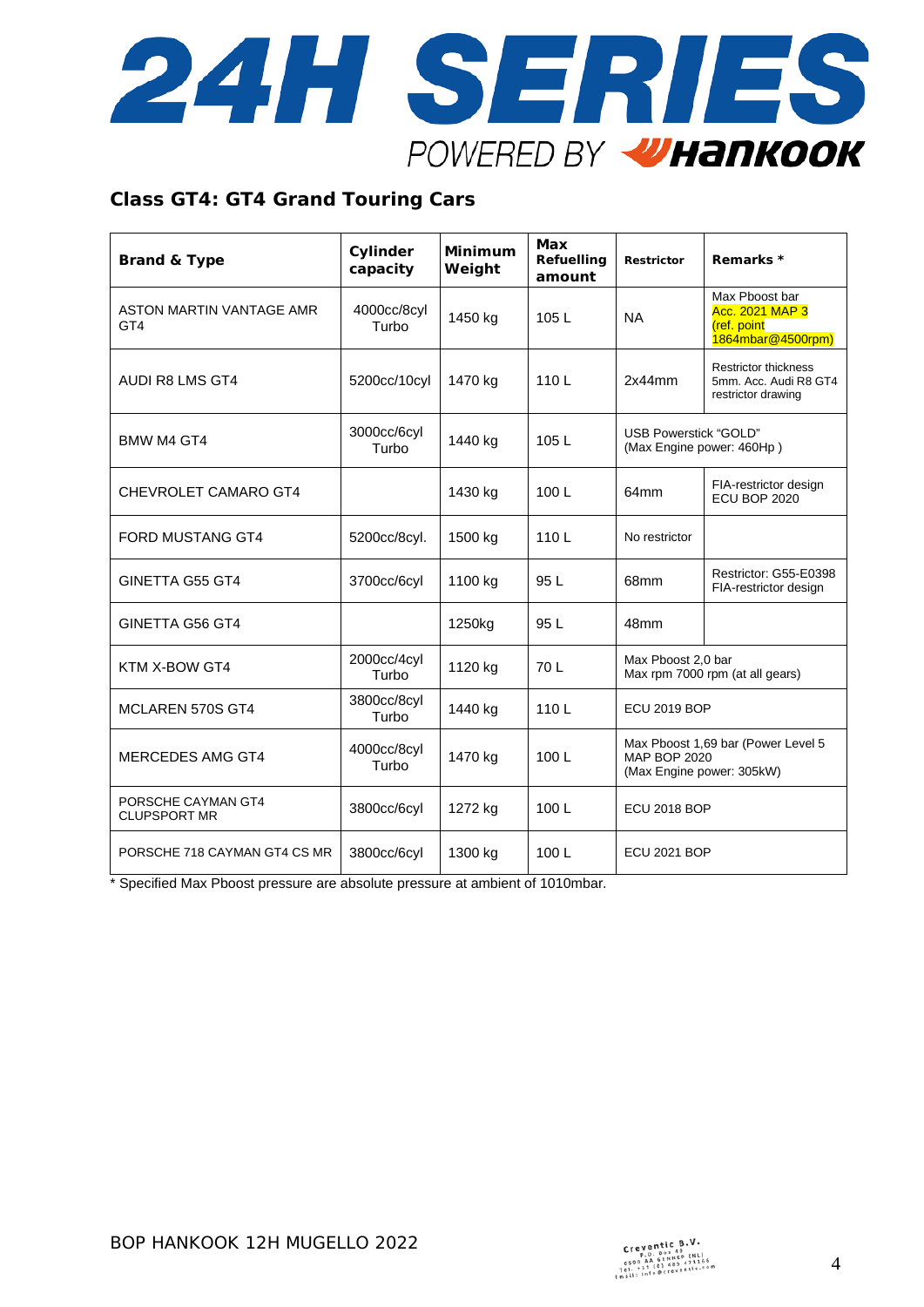

## **Class 991: Porsche 991 Cup classes (Generation I and II) Including BOP- table class 991-PRO & 991-AM**

| <b>Type</b>         | $BOP**$        | Minimum<br>Weight | <b>Max Refuelling</b><br>amount | <b>Fuel</b><br>flow *** | <b>Remarks</b>                                                                                                                                                                                     |
|---------------------|----------------|-------------------|---------------------------------|-------------------------|----------------------------------------------------------------------------------------------------------------------------------------------------------------------------------------------------|
| Cup 991-I (3800cc)  | <b>BOP-AM</b>  | 1220 kg           | 100L@Green<br>100L@Code60       | 100%                    | Models 2013  2016<br>NO Restrictor-Blende                                                                                                                                                          |
| Cup 991-I (3800cc)  | <b>BOP-PRO</b> | 1220 kg           | 120L                            | 100%                    | Models 2013  2016<br>NO Restrictor-Blende<br>*Note: Fuel tank capacity is<br>100L. Max fuel sticker: 120L<br>just for practical reasons, so<br>max refuelling will be<br>100L @green<br>60L@Code60 |
| Cup 991-II (4000cc) | <b>BOP-AM</b>  | 1230 kg           | 100L                            | 100%                    | Models 2017  2019<br>NO Restrictor-Blende                                                                                                                                                          |
| Cup 991-II (4000cc) | <b>BOP-PRO</b> | 1230 kg           | 100L                            | 80%                     | Models 2017  2019<br>NO Restrictor-Blende*                                                                                                                                                         |

\* Restrictor Blende must be according "Manthey TZN" drawing, see 24H Series regulations, appendix 9 \*\* Class and corresponding BOP is determined by Team composition (Drivers categories)

Please note: In case Class 991-AM and 991-PRO is combined to one Class 991, the BOP, 991-AM-BOP or 991-PRO-BOP is still applicable determined by Team composition (Drivers categories)

\*\*\* Fuel flow is % of max fuel flow. The fuel flow restriction is fully integrated in the fuel pumps and works fully automatic. When cars with an assigned fuel flow restriction refuel, the fuel pump will automatically stop for a set amount of time each ten seconds. This way, the difference in fuel consumption over the entire course of the race is compensated.

#### **Class 992: Porsche 992 Cup classes Including BOP- table class 992-PRO & 992-AM**

| <b>Type</b>     | $BOP**$        | Minimum<br>Weight | Max<br>Refuelling<br>amount | <b>Fuel</b><br>flow*** | <b>Remarks</b>                            |
|-----------------|----------------|-------------------|-----------------------------|------------------------|-------------------------------------------|
| Porsche 992 Cup | <b>BOP-AM</b>  | 1280 kg           | 110L                        | 100%                   | Models 2021  2022<br>NO Restrictor-Blende |
| Porsche 992 Cup | <b>BOP-PRO</b> | 1280 kg           | 110L                        | 80%                    | Models 2021  2022<br>NO Restrictor-Blende |

\*\* Class and corresponding BOP is determined by Team composition (Drivers categories)

Please note: In case Class 992-AM and 992-PRO is combined to one Class 992, the BOP, 992-AM-BOP or 992-PRO-BOP is still applicable determined by Team composition (Drivers categories)

\*\*\* Fuel flow is % of max fuel flow. The fuel flow restriction is fully integrated in the fuel pumps and works fully automatic. When cars with an assigned fuel flow restriction refuel, the fuel pump will automatically stop for a set amount of time each ten seconds. This way, the difference in fuel consumption over the entire course of the race is compensated.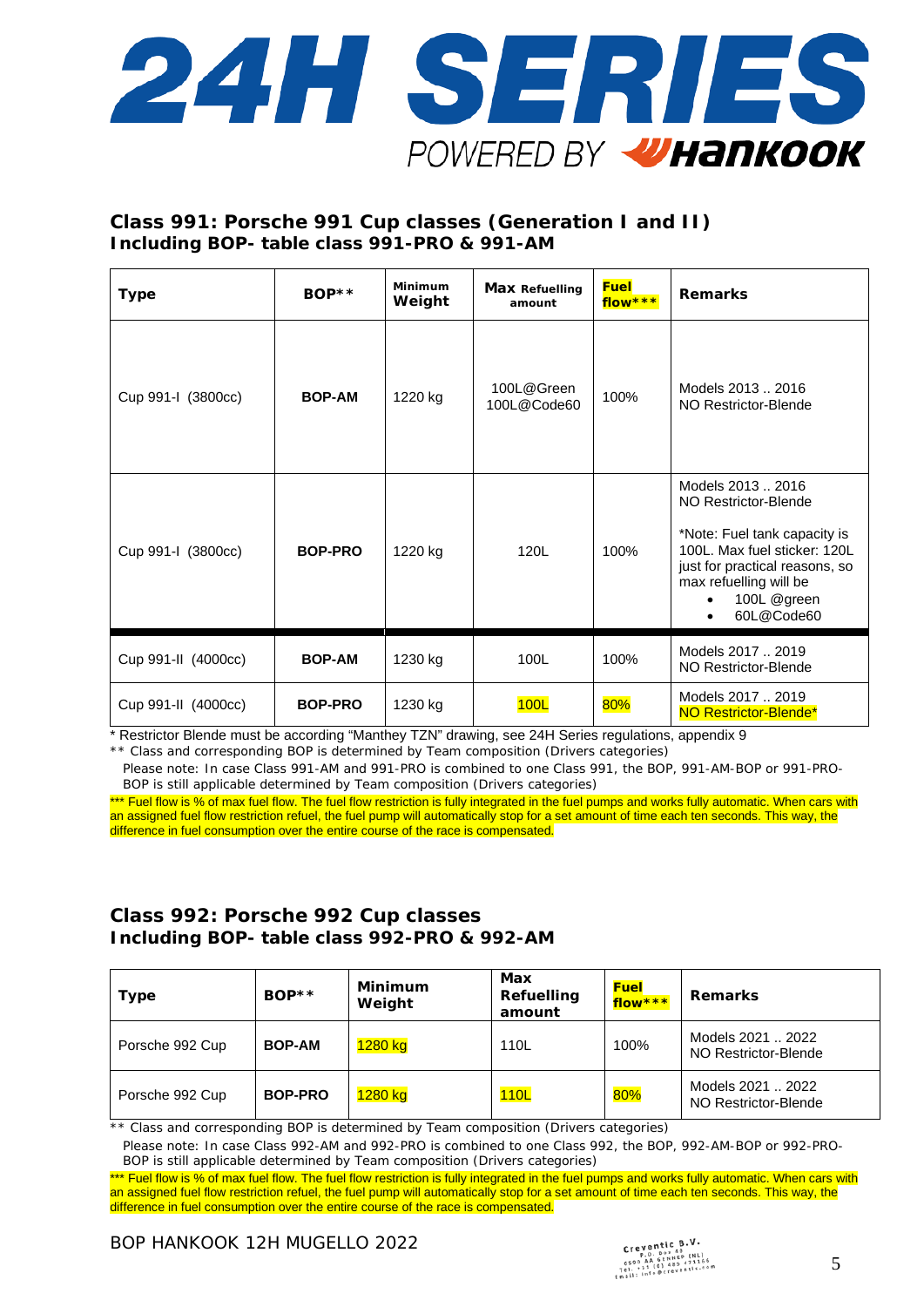

#### **Class GT3-BOP-TABLE**

| Class*                        | <b>BOP</b>                 | Balance of Performance** |                                                                   |  |  |
|-------------------------------|----------------------------|--------------------------|-------------------------------------------------------------------|--|--|
|                               |                            | Weight                   | Refuelling                                                        |  |  |
| GT3-PRO teams<br>in Class GT3 | <b>BOP-Pro</b>             | $+30$ kg                 | $-/- 5 L$                                                         |  |  |
| GT3-PRO/AM                    | BOP-PRO/AM                 | $+/-$ 0 kg               | $+/-$ O L                                                         |  |  |
|                               | <b>BOP-AM</b>              | $+/-$ 0 kg               | $+15L$<br>More Engine<br>Power, see GT3-<br>BOP-table             |  |  |
| GT3-AM                        | <b>BOP-AM</b><br>Advantage | $+/- 0$ kg               | Same as AM-BOP<br>plus:<br>100% max<br>refuelling<br>@ CODE-60*** |  |  |

\* Class and corresponding BOP is determined by Team composition (Drivers categories)

Please note: In case Class GT3-AM a the BOP (BOP-AM or BOP-AM-Advantage is determined by Team composition (Drivers categories)

\*\* BOP adjusted (+/-) ballast weight and refuelling amount, referred to initial value specified in GT3-BOP below

\*\*\* E.g. if initial max refuelling is 100 Litre: You are allowed to refuel 115 L @ green and you are allowed to refuel 115 Litre during CODE-60.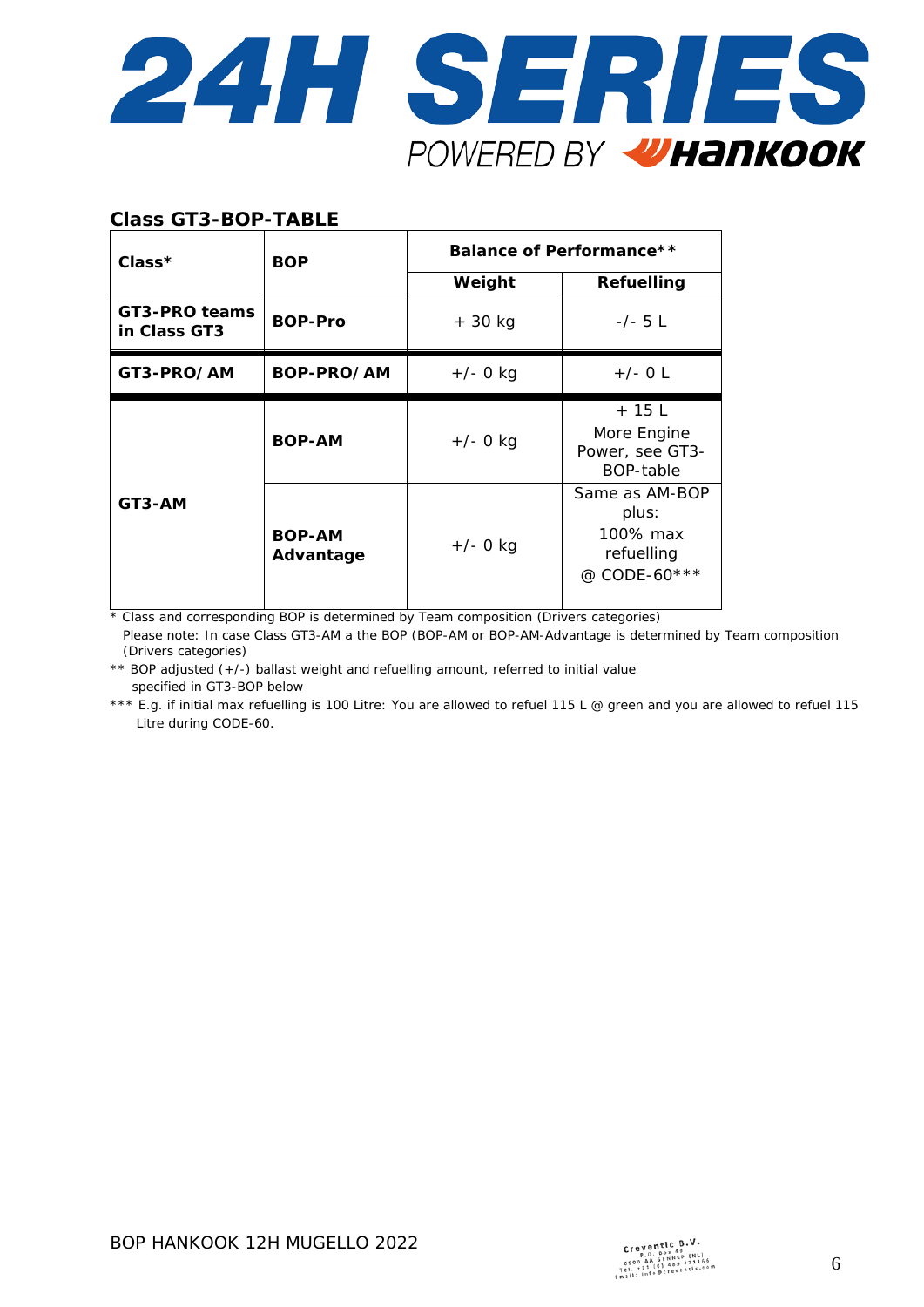

#### **Class GT3 including GT3-PRO/AM and GT3-AM** (Mainly GT cars)

| <b>Brand &amp; Type</b>                                  | Minimum<br>Weight | Max<br>Refuel<br>amount | Fuel<br>flow** | <b>Restrictor</b>          | Max Pboost *                                                                                                                                                                                                                                                              |
|----------------------------------------------------------|-------------------|-------------------------|----------------|----------------------------|---------------------------------------------------------------------------------------------------------------------------------------------------------------------------------------------------------------------------------------------------------------------------|
| ASTON MARTIN VANTAGE<br>AMR GT3                          | 1290 kg           | 110L                    | 100%           | N/A                        | Max Pboost ratio/rpm<br>1,62/4000 1,67/4500<br>1,75/5000 1,81/5500<br>1,84/6000 1,83//6500<br>1,72/7000 1,63/7200<br>1,40 > 7300<br><b>AM-BOP</b><br>1,77/4000 1,78/4500<br>1,85/5000 1,92/5500<br>1,95/6000 1,95//6500<br>1,83/7000 1,77/7200<br>1,40 > 7300             |
| AUDI R8 LMS GT3 (GT3-038)<br><b>EVO1</b>                 | 1280kg            | 100L                    | 95%            | 2x40,0mm<br>AM-BOP: 2x43mm |                                                                                                                                                                                                                                                                           |
| <b>AUDI R8 LMS GT3 (GT3-038)</b><br><b>EVO II (2022)</b> | 1310kg            | 100L                    | 95%            | 2x37,0mm<br>AM-BOP:2x40mm  | FIA restrictor design acc.<br>2022 homologation<br>regulations Group GT3                                                                                                                                                                                                  |
| BMW M4 GT3                                               | 1290 kg           | 100L                    | 95%            | N/A                        | Max Pboost ratio/rpm<br>2,36/4000 2,44/4500<br>2,55/5000 2,62/5250<br>2,70/5500 2,76/5750<br>2,81/6000 2,83/6250<br>2,76/6500 2,66/6750<br>7000/2,54<br><b>AM-BOP: Tba</b>                                                                                                |
| <b>BMW M6 GT3</b>                                        | 1310 kg           | 105L                    | 100%           | N/A                        | Max Pboost ratio/rpm<br>1,78/4000 1,86/4500<br>1,94/5000 1,98/5500<br>1,92/6000 1.78/6500<br>1,62/7000 1,30/7250<br><b>AM-BOP: Tba</b>                                                                                                                                    |
| FERRARI 488 GT3                                          | 1280 kg           | 97 L                    | 92,5%          | N/A                        | Max Pboost ratio/rpm<br>1,47/4000 1,51/4500<br>1,55/5000 1,59/5500<br>1,61/6000 1.57//6500<br>1,54/7000 1,49/7250<br>1,47/7500 1,35/>7600<br>AM-BOP:<br>1,54/4000 1,59/4500<br>1,63/5000 1,67/5500<br>1,69/6000 1.65//6500<br>1,62/7000 1,56/7250<br>1,54/7500 1,35/>7600 |
| FERRARI 458 ITALIA GT3<br>(EVO 2015)                     | 1300 kg           | 110L                    | 100%           | 2x55,5mm<br>AM-BOP Tba     |                                                                                                                                                                                                                                                                           |
| <b>LAMBORGHINI HURACAN GT3</b>                           | 1310 kg           | 105L                    | 95%            | 2x39,0mm<br>AM-BOP: 2x42mm |                                                                                                                                                                                                                                                                           |
| McLaren 720S GT3                                         | 1230kg            | 105L                    | 100%           | N/A                        | Max Pboost ratio/rpm<br>1,78/4000 1,75/4500<br>1,72/5000 1,70/5500<br>1,62/6000 1,56//6500<br>1,45/7000 1,40/7500<br>1,34/8000 1,12/8100<br>AM-BOP Tba                                                                                                                    |
| <b>MERCEDES AMG GT3</b>                                  | 1320kg            | 105L                    | 100%           | 2x35,0mm<br>AM-BOP: 2x38mm |                                                                                                                                                                                                                                                                           |
| PORSCHE 911 GT3 R (991 I &<br>991 II)                    | 1290 kg           | 95 L                    | 92,5%          | 2x41,5mm<br>AM-BOP: 2x45mm |                                                                                                                                                                                                                                                                           |

All restrictors must be acc. FIA-restrictor design 2016 GT RESTRICTOR GEOMETRY Group GT3 (unless explicit described otherwise) \* Values are boost pressure ratio and need to be multiplicated by the ambient pressure to get the Pboost limit.

Competitors must adjust boost pressure relative to ambient pressure at each event. Pboost limits linear interpolation approach. \*\* Fuel flow is % of max fuel flow. The fuel flow restriction is fully integrated in the fuel pumps and works fully automatic. When cars with an assigned fuel flow restriction refuel, the fuel pump will automatically stop for a set amount of time each ten seconds. This way, the difference in fuel consumption over the entire course of the race is compensated.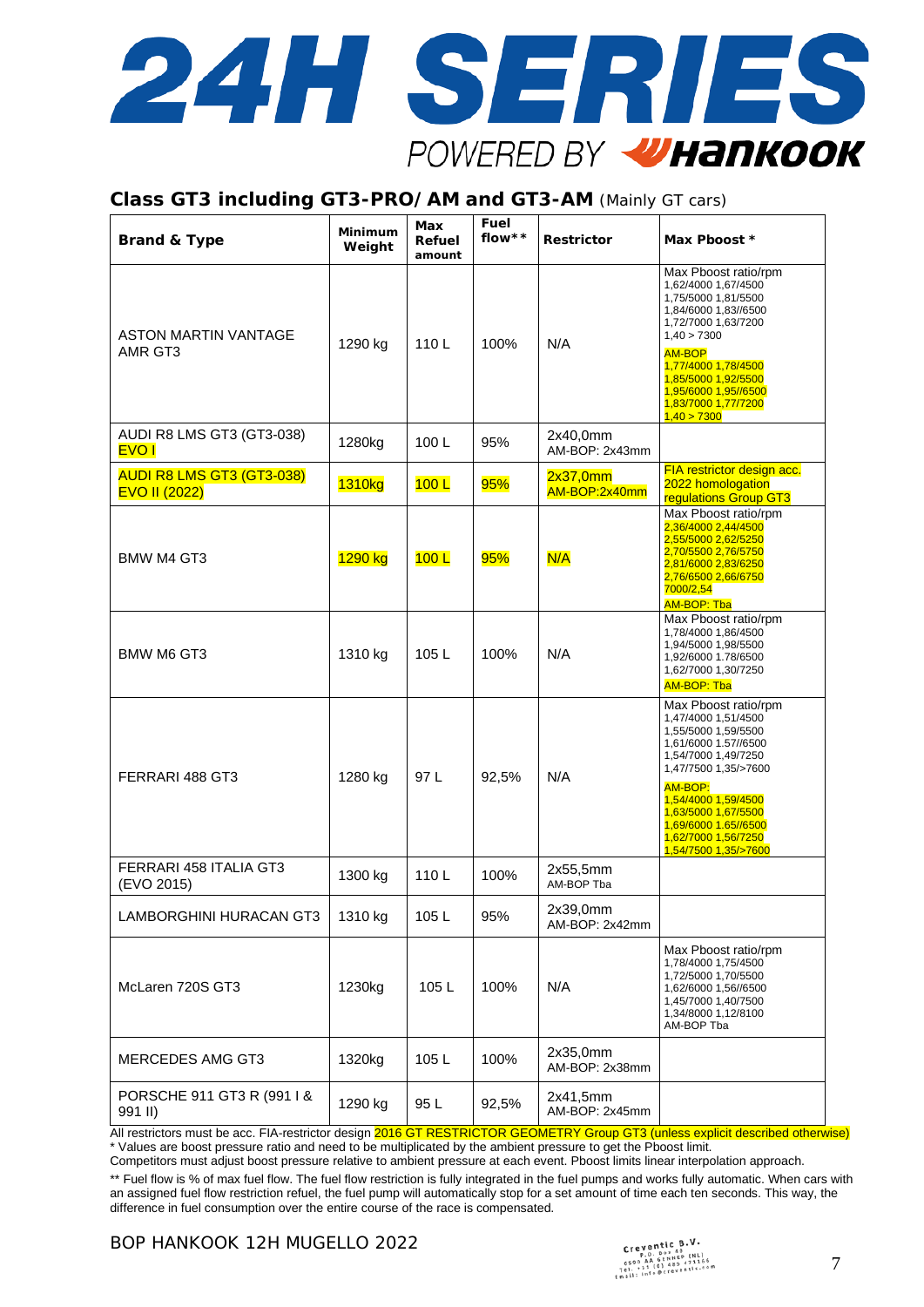

## **Class GTX Special GT cars**

| <b>Brand &amp; Type</b>             | Cylinder<br>capacity | Minimum<br>Weight | <b>Max Refuelling</b><br>amount | <b>Fuel</b><br>flow** | <b>BOP</b>                                          | <b>Remarks</b>                            |
|-------------------------------------|----------------------|-------------------|---------------------------------|-----------------------|-----------------------------------------------------|-------------------------------------------|
| Lamborghini Huracán<br>Super Trofeo | 5200 cc              | 1300 kg           | 110L                            | 100%                  | $2 \times 41$ mm                                    | Datalogger AIM Evo 4 or<br>Evo5 mandatory |
| Lotus Exige V6 Cup R                | 3500 cc              | 1000 kg           | 120 L @ Green<br>120L @ Code60  | 100%                  | Pboost: TBA                                         | Datalogger AIM Evo 4 or<br>Evo5 mandatory |
| <b>MARC II V8</b>                   | 5200 cc              | 1150 kg           | 120L                            | 100%                  | <b>NA</b>                                           | <b>NA</b>                                 |
| Vortex 1.0                          | 6200 cc              | 950 kg            | 120 L @ Green<br>120L @ Code60  | 100%                  | <b>NA</b>                                           | <b>NA</b>                                 |
| <b>BMW M4 Silhouette</b>            | 3400 cc              | 1050 kg           | 120L                            | 100%                  | <b>NA</b>                                           | <b>NA</b>                                 |
| KTM X-BOW GTX                       | 2500 cc              | 1100 kg           | 90 L                            | 90%                   | 2,2bar<br>(independent of<br>Pamb),<br>max rpm 7000 | Datalogger AIM Evo 4 or<br>Evo5 mandatory |
| Audi R8 LMS GT2                     | 5200 cc              | 1350 kg           | 110L                            | 100%                  | $2 \times 60$ mm                                    | Datalogger AIM Evo5<br>mandatory          |
| Porsche 911 GT3 Cup<br>991 MR       | 4000 cc              | 1220 kg           | 120L                            | 100%                  | <b>NA</b>                                           | <b>NA</b>                                 |

Please note: Art. 3.3 of Appendix 7 of the Sporting & Technical regulations

Your (GTX) car not listed here? Please make an individual request to [info@creventic.com](mailto:info@creventic.com)

\*\* Fuel flow is % of max fuel flow. The fuel flow restriction is fully integrated in the fuel pumps and works fully automatic. When cars with an assigned fuel flow restriction refuel, the fuel pump will automatically stop for a set amount of time each ten seconds. This way, the difference in fuel consumption over the entire course of the race is compensated.